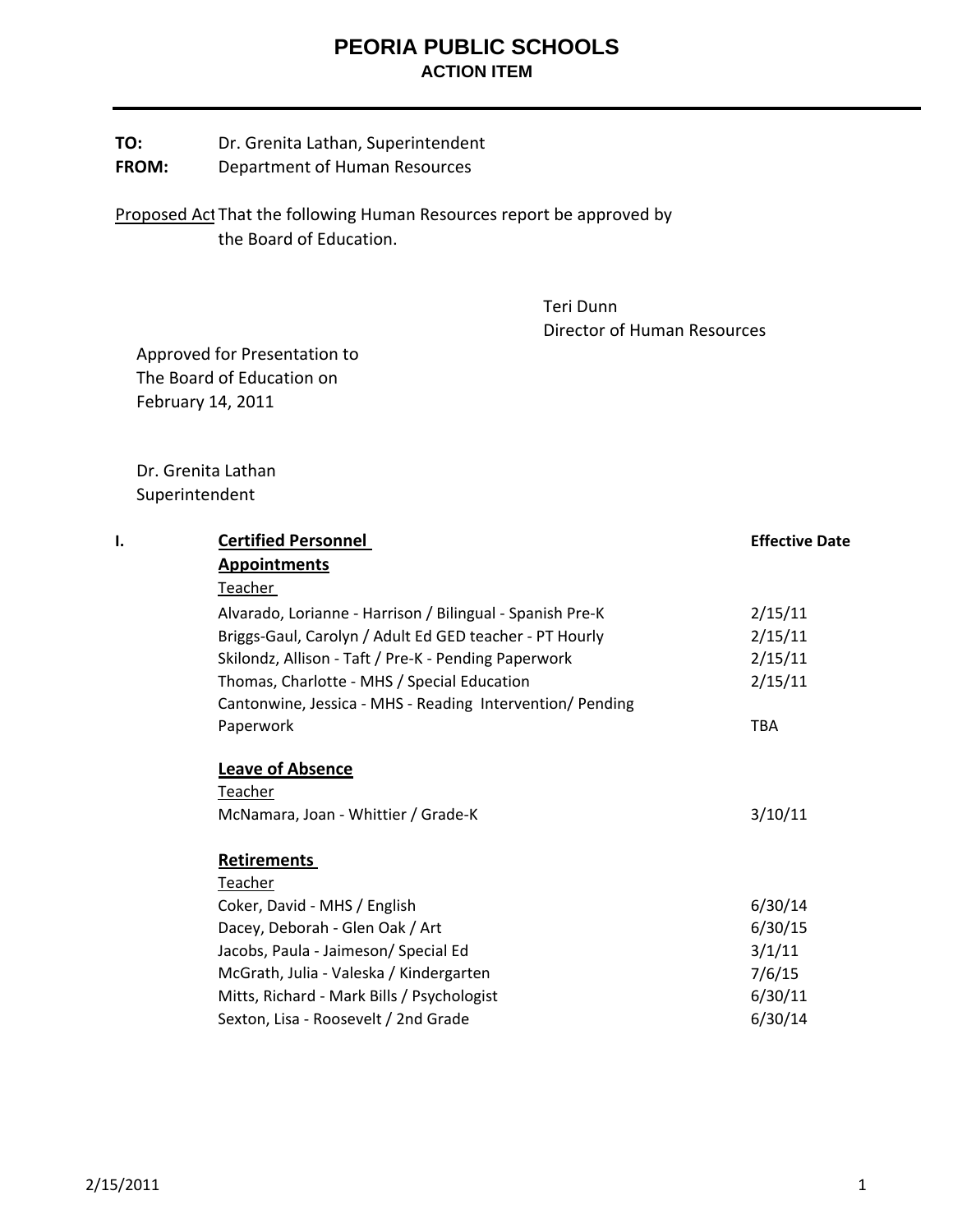## **PEORIA PUBLIC SCHOOLS ACTION ITEM**

| П. | <b>Non-Certified Personnel</b>                                      | <b>Effective Date</b> |
|----|---------------------------------------------------------------------|-----------------------|
|    | <b>Appointments</b>                                                 |                       |
|    | <b>Attendance Facilitator</b>                                       |                       |
|    | Alhassan, Sarah - MHS/Pending Paperwork                             | TBA                   |
|    | <b>Coach</b>                                                        |                       |
|    | Adkins-Dutro, Karen - Asst. Boys Swimming / PHS                     | 2/15/11               |
|    | Child Care                                                          |                       |
|    | Parcespepe, Megan - Latch Key / Whittier -Pending Paperwork         | 2/15/11               |
|    | Paraprofessional                                                    |                       |
|    | Jackson, Jenise - Teacher Aide / Peoria Alternative HS              | 2/15/11               |
|    | Pilgrim, Karen - Teacher Aide / Hines                               | 2/15/11               |
|    | Smith, Shariece - Teacher Aide / Peoria Alternative HS              | 2/15/11               |
|    | Wresinski, Mary - Teacher Aide / Peoria Alternative HS              | 2/15/11               |
|    | <b>Student Workers</b>                                              |                       |
|    | Thomas, Shaquesha - Custodian / Neighborhood House                  | 2/15/11               |
|    | Price, Ebony - Receptionist & Child Care Helper / St. Paul's Church | 2/15/11               |
|    | Demers, Keith - Library Aide / RHS                                  | 2/15/11               |
|    | <b>Transportation</b>                                               |                       |
|    | Driver                                                              |                       |
|    | Banks, Tara                                                         | 2/15/11               |
|    | Cole, Sidney                                                        | 2/15/11               |
|    | Eastwood, Joshua                                                    | 2/15/11               |
|    | Johnson, Ricco                                                      | 2/15/11               |
|    | Mabry, Iris                                                         | 2/15/11               |
|    | McDonald, Jason                                                     | 2/15/11               |
|    | Rowe, Charlene                                                      | 2/15/11               |
|    | Sargent, Joseph                                                     | 2/15/11               |
|    | <b>Monitor</b>                                                      |                       |
|    | Craig, Carmina                                                      | 2/15/11               |
|    | O'Conner, Darrianna                                                 | 2/15/11               |
|    | Smith, Gladys                                                       | 2/15/11               |
|    | Thorson, Angie                                                      | 2/15/11               |
|    | Zeller, Mary                                                        | 2/15/11               |
|    | <b>Interim Stipend</b>                                              |                       |
|    | Chris Coplan                                                        | 2/15/11               |
|    | <b>Position Ended/Temporary Position</b><br><b>Student Worker</b>   |                       |
|    | Brown, Dameion                                                      | 1/24/11               |
|    |                                                                     |                       |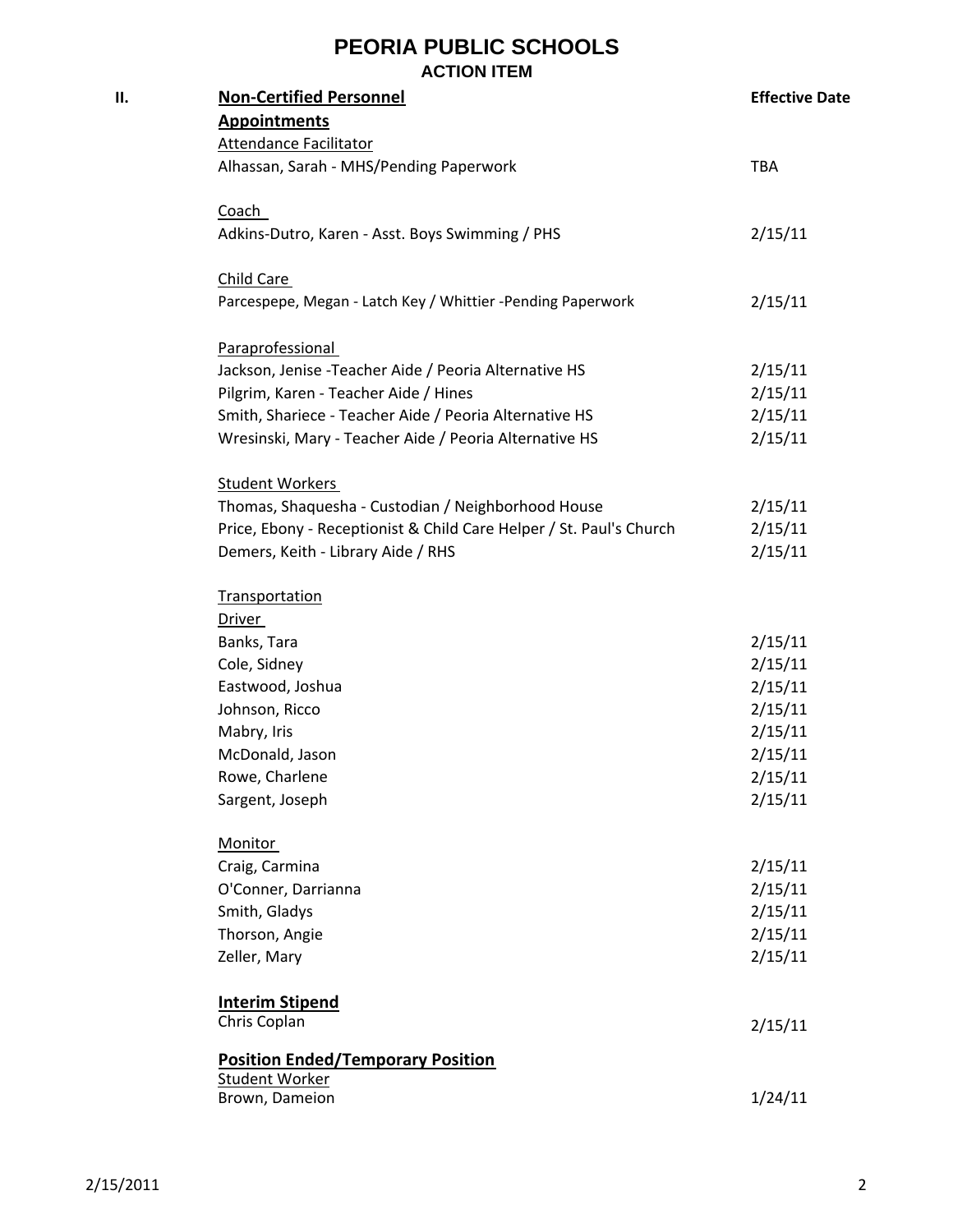## **PEORIA PUBLIC SCHOOLS ACTION ITEM**

| <b>Return From Leave</b>                                         |                    |
|------------------------------------------------------------------|--------------------|
| <b>Transportation</b><br>Terrell, Twila - Driver                 | 1/24/11            |
| <b>Resignations</b>                                              |                    |
| Cafeteria<br>Ivery, Alice - Cafeteria Sub                        | 1/18/11            |
| Mcavoy, Mildred - Cafeteria Sub                                  | 1/18/11            |
| Morton, Sharta - Cafeteria Sub                                   | 1/18/11            |
| Clerical                                                         |                    |
| Nofsinger, Sharlena-Clerk at MHS                                 | 2/9/11             |
| Custodial/Maintenance<br>Williams, Donald Q. - Custodian         | 2/4/11             |
|                                                                  |                    |
| Transportation<br>Hopson, Ira - Driver                           | 1/10/11            |
| Jones, Shawnta - Monitor                                         | 1/5/11             |
| Wiley, Eugene - Driver                                           | 2/11/11            |
| Retirement                                                       |                    |
| Cafeteria                                                        |                    |
| Brooks, Pamela - Assistant Cook / RHS                            | 6/8/11             |
| <b>Transportation</b>                                            |                    |
| Hall, Rita - Driver                                              | 4/14/11            |
| <b>Leave of Absence</b>                                          |                    |
| Transportation                                                   |                    |
| Gulley, Mary - Monitor                                           | 12/17/10 - 3/14/11 |
| Roberson, Gloria - Driver                                        | 1/10/11            |
| Shelby, Nancy - Driver                                           | 2/8/11             |
| <b>Transfers</b>                                                 |                    |
| Cafeteria                                                        |                    |
| Coon, Corrine - Cafeteria Substitute / ELLRA - Calvin Coolidge   | 2/15/11            |
| Johnson, Mary - ELLRA - Calvin Coolidge/ General Help - Harrison | 2/15/11            |
| <b>Rescinded Previous Employment Offer</b>                       |                    |
| Transportation                                                   |                    |
| Edwards, Reginald - Driver                                       | 1/27/11            |
| Sargent, Francis - Driver                                        | 1/27/11            |
| Wyman, Misty - Driver                                            | 2/1/11             |
|                                                                  |                    |
| <b>Suspension</b>                                                |                    |
| <b>Transportation</b>                                            |                    |
| Coleman, Deondre - Monitor                                       | 1/26/11            |